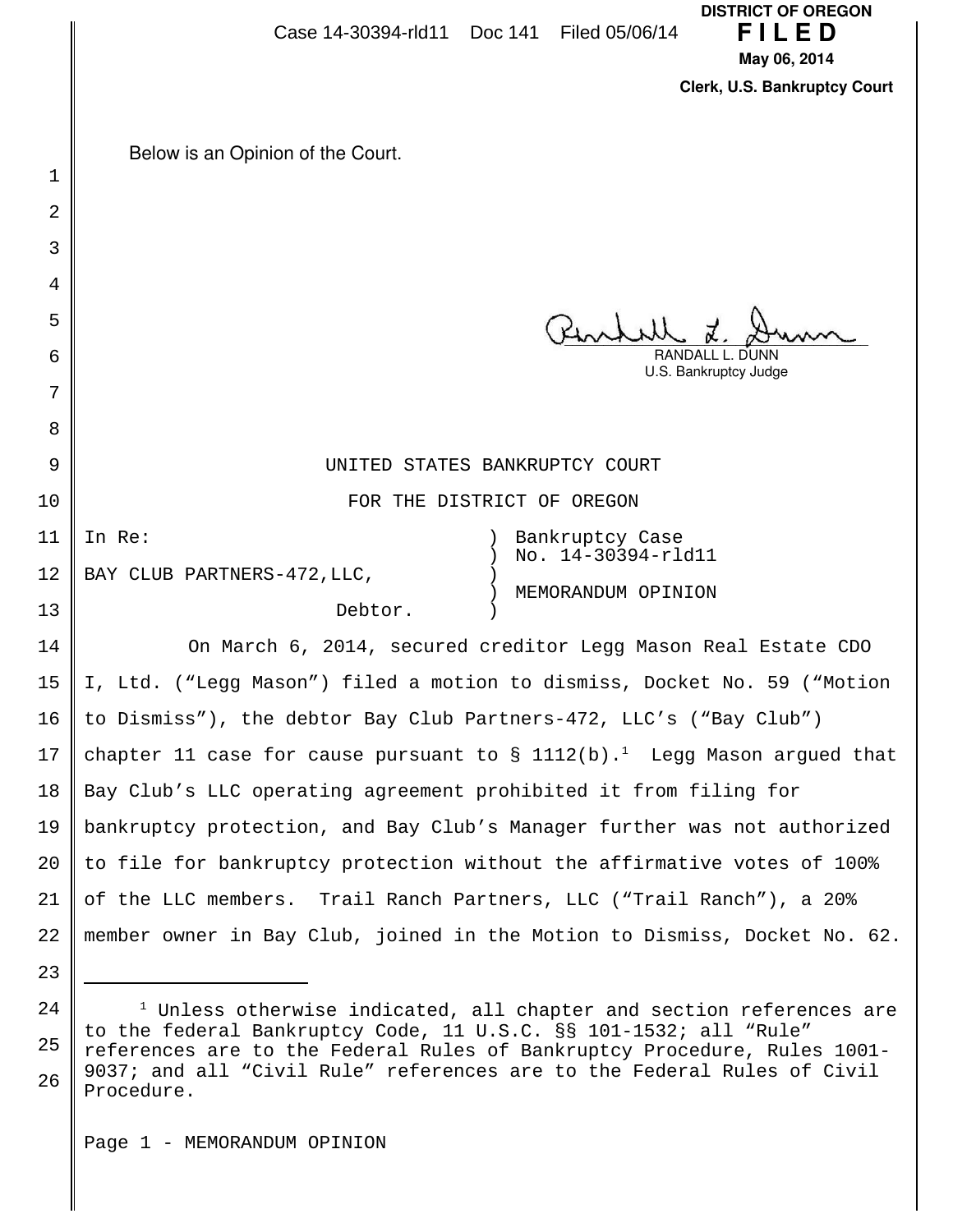1 2 3 4 Trail Ranch's joinder initially was filed by Mr. Leonard Brown, its Managing Member ("Mr. Brown"), but ultimately, Trail Ranch filed a joinder motion by counsel, Docket No. 130. Bay Club filed an opposition to the Motion to Dismiss, Docket No. 127.

5 6 7 8 9 10 11 12 13 14 15 16 I held the final evidentiary hearing ("Hearing") on the Motion to Dismiss on April 23, 2014. After admitting exhibits and hearing testimony and argument, I took the matter under submission. Since the Hearing, I have reviewed the Motion to Dismiss and all supporting and opposing documents. I further have reviewed all admitted exhibits and my notes from the hearing. I have considered carefully the evidence and arguments presented. I also have taken judicial notice of all relevant entries on the docket of Bay Club's chapter 11 case for the purpose of ascertaining facts not reasonably in dispute. Federal Rule of Evidence 201; In re Butts, 350 B.R. 12, 14 n.1 (Bankr. E.D. Pa. 2006). In addition I have reviewed relevant legal authorities, both as cited to me by the parties and as located through my own research.

17 18 19 20 21 Based on that consideration and review, I will deny the Motion to Dismiss for the reasons stated in this Memorandum Opinion. Following are my findings of fact and conclusions of law under Civil Rule 52(a), applicable with respect to this contested matter under Rules 7052 and 9014.

## I. Relevant Facts

23 24 25 26 Bay Club was formed as an Oregon limited liability company in 2005 to acquire, renovate and operate a large apartment complex in Mesa, Arizona (the "Property"). On or about November 15, 2005, Legg Mason's predecessor in interest loaned Bay Club \$23,600,000 (the "Loan"),

Page 2 - MEMORANDUM OPINION

22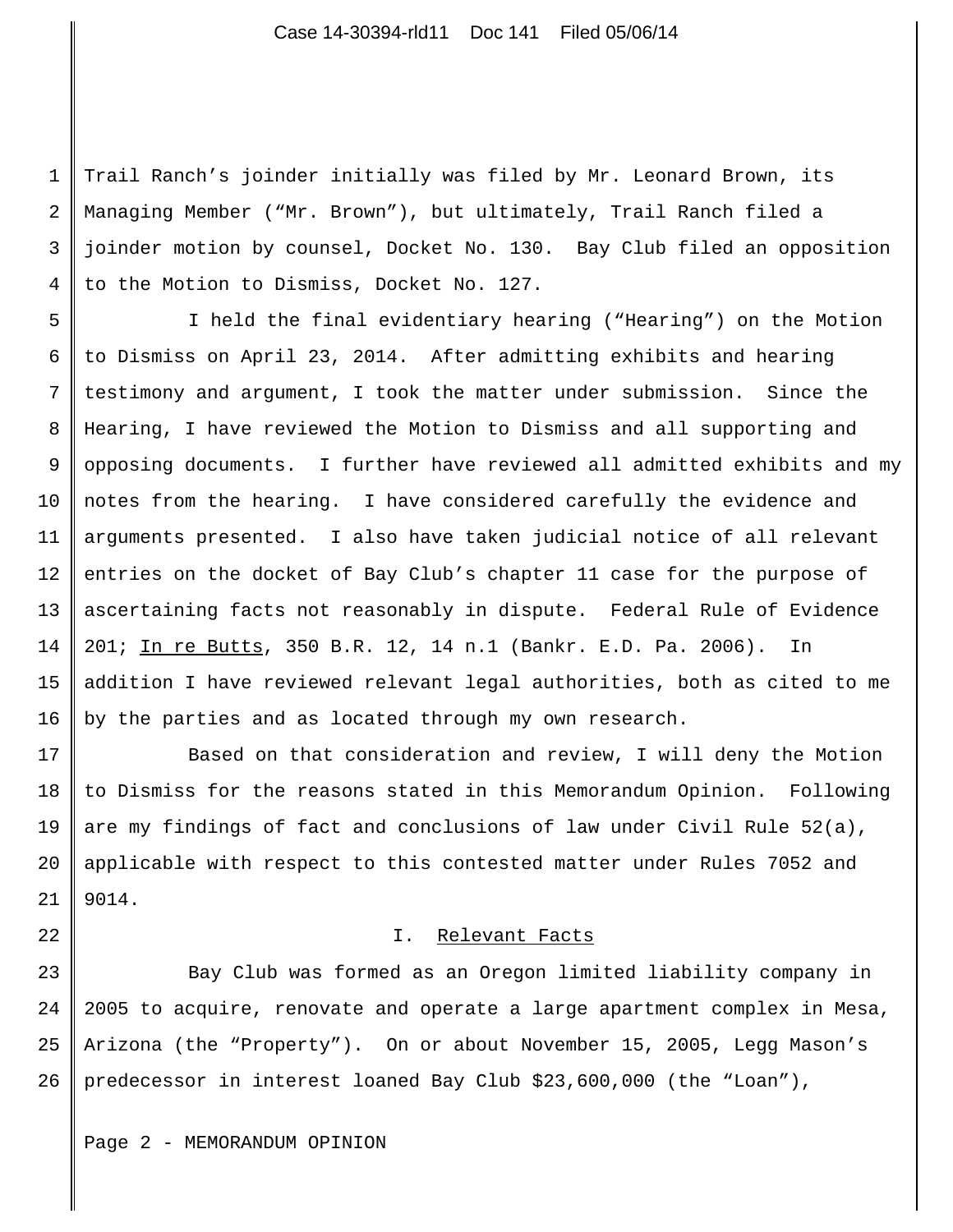1 2 evidenced by a promissory note ("Note"), to acquire the Property. Repayment of the Loan is secured by a deed of trust on the Property.

3 4 5 6 7 8 9 10 11 12 The Loan terms were modified four times, ultimately resulting in the principal balance of the Note being increased to \$24,000,000 and the maturity date being extended to March 1, 2014. However, by early 2014, negotiations for further forebearance and modifications with respect to the Loan between Bay Club and Legg Mason apparently broke down. On January 17, 2014, Bay Club received a notice of default on the Loan obligation from Legg Mason, and Legg Mason offset against the Loan debt Bay Club's reserve accounts for taxes, insurance and capital expenses for the Property in an amount totaling \$345,006.68. See Disclosure Statement, Docket No. 116, p.12.

13 14 15 16 17 18 19 20 21 22 23 24 Bay Club filed its chapter 11 petition on January 28, 2014. The petition was signed by Mr. David Butler ("Mr. Butler") on behalf of Bay Club Management, LLC as Bay Club's Manager. See Exhibit E, p.3. A Written Consent and Resolutions of Bay Club members ("Consent Resolution"), dated January 21, 2014, was prepared to document authorization of Bay Club's chapter 11 filing. See Exhibit 8. The Consent Resolution was signed in behalf of three of Bay Club's four members, representing 80% of Bay Club's member ownership interests. However, the evidentiary record is clear that no representative of Trail Ranch signed the Consent Resolution, even though Mr. Brown was repeatedly asked to do so. In fact, Trail Ranch opposed Bay Club's bankruptcy filing. See Exhibit 7.

25 26 Oregon limited liability companies ("LLC's") are governed by Oregon Revised Statutes ("ORS") Chapter 63. ORS § 63.130 recognizes two

Page 3 - MEMORANDUM OPINION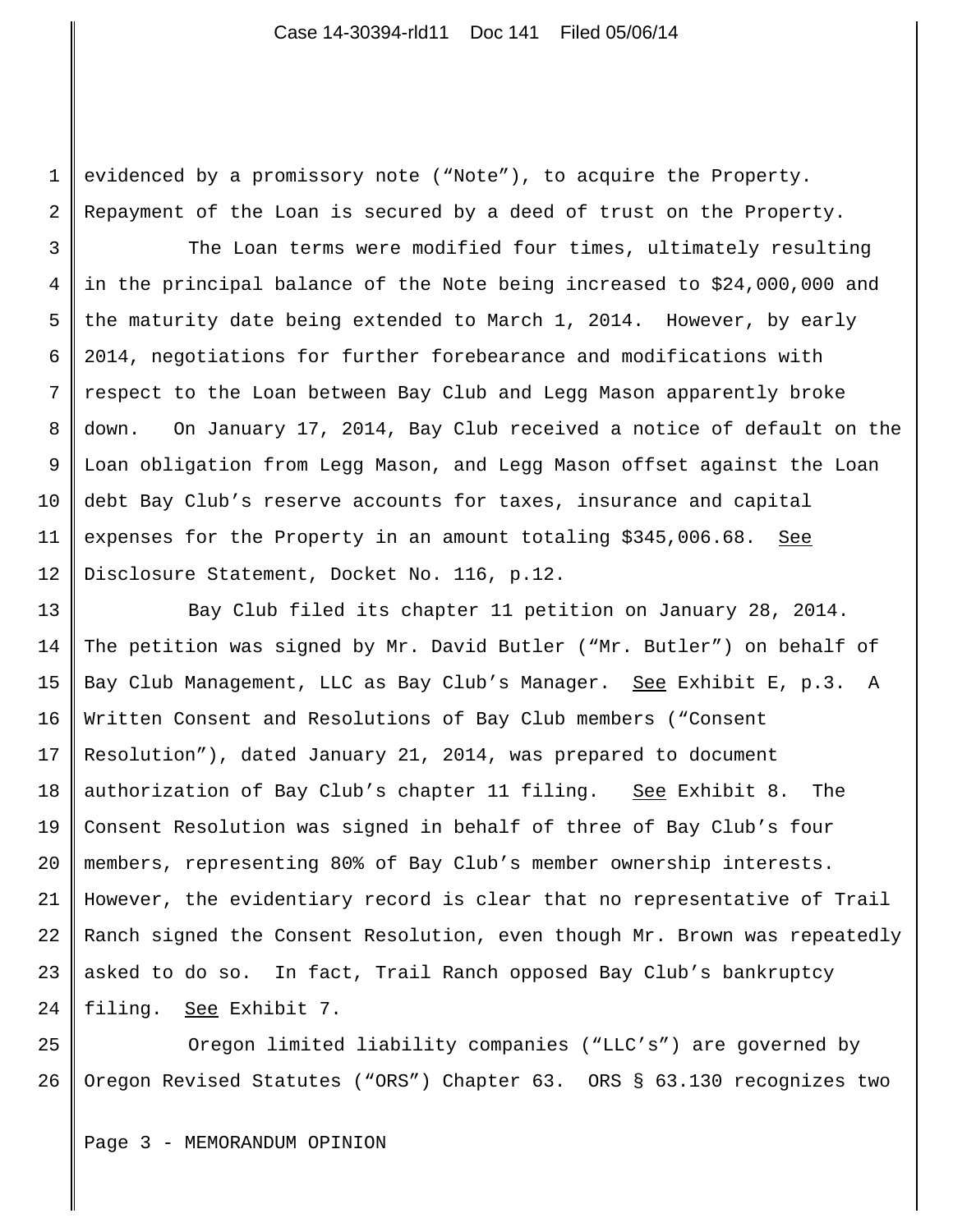1 2 3 4 5 6 7 types of management arrangements for LLC's: 1) management by the members (ORS  $\S$  63.130(1)); and 2) management by a manager (ORS  $\S$  63.130(2)). Bay Club is a manager-managed LLC. See Exhibit A, p.2, section 4.1. In a manager-managed LLC, ORS 63.130(2)(b) provides, with exceptions that do not apply in the circumstances before me, that "any matter relating to the business of the limited liability company may be exclusively decided by the manager . . . . "

8 9 10 11 12 Bay Club has a Limited Liability Company Operating Agreement ("Operating Agreement") that provides for the management of its business affairs, as authorized by ORS § 63.057. See Exhibits A and 2. Under Section 4.1 of the Operating Agreement, entitled "Management," the Manager

13 14 15 16 17 18 19 20 21 22 23 24 shall have the sole and exclusive authority to manage the Company and to make any contracts, enter into any transactions, and make and obtain any commitments on behalf of the Company to conduct or further the Company's business. The affirmative consent (regardless of whether written, oral, or by course of conduct) of the Manager shall constitute the sole requisite consent for purposes of any provision of this Agreement or the Act, excepting only the dissolution of the Company which shall require the consent of a majority in interest of the Members. All other decisions concerning the business affairs of the Company shall be made by the Manager. The Manager shall have the power to bind the Company as provided in this Article. The act of the Manager, regardless of whether such action is for the purpose of apparently carrying on in the usual way the business or affairs at the Company, including the exercise of authority indicated in this Article, shall bind the Company and no person dealing with the Company shall have any obligation to inquire into the power or authority of the Manager acting on behalf of the Company. . . .

25 26 However, in spite of the breadth of the Manager's authority to manage the business affairs of Bay Club, as set forth in Section 4.1 of the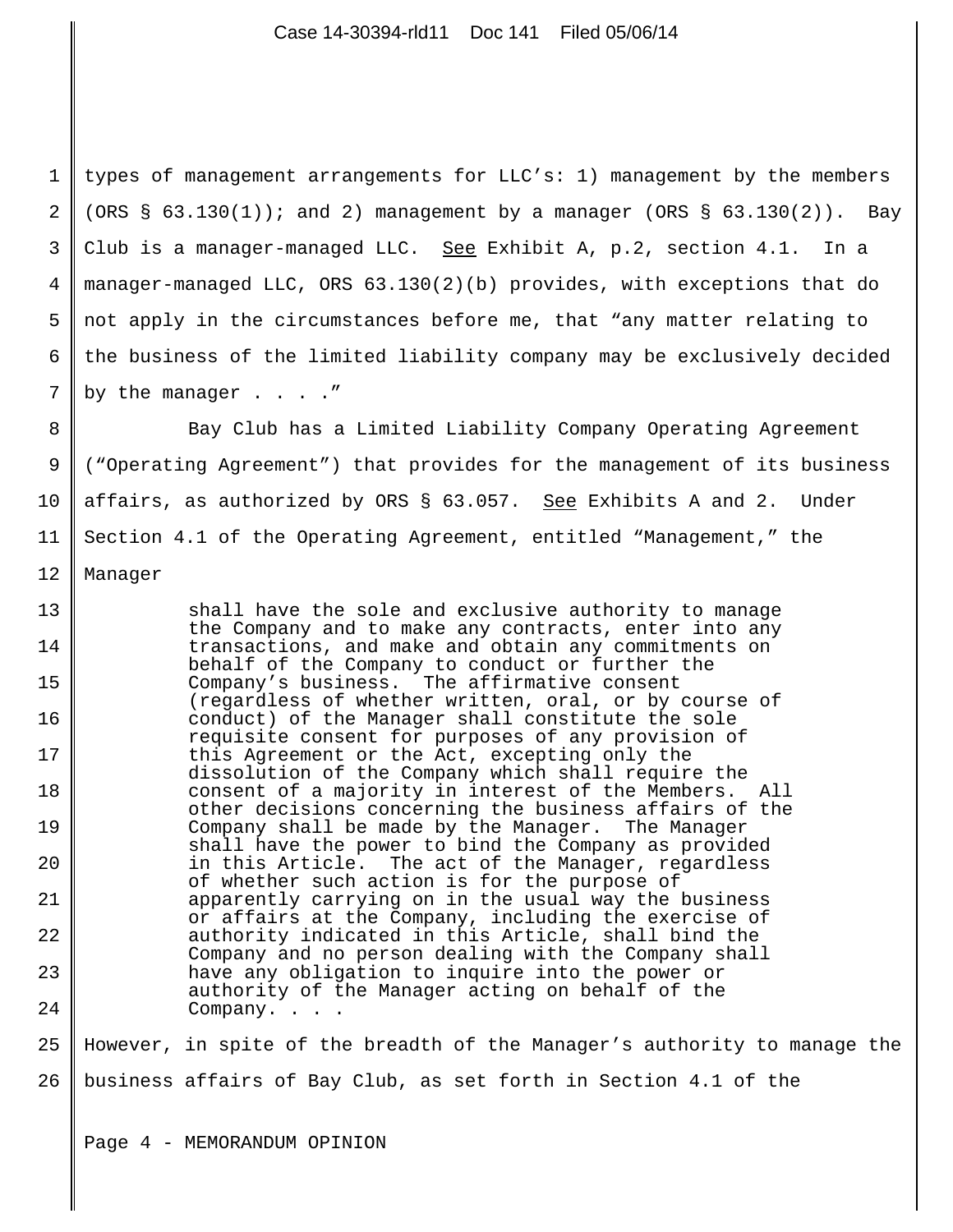| 1              | Operating Agreement, significant restrictions on Bay Club's business and                                        |
|----------------|-----------------------------------------------------------------------------------------------------------------|
| $\overline{2}$ | operating decisions are imposed in Article XI of the Operating Agreement,                                       |
| 3              | entitled "Special Purpose Entity Restrictions."                                                                 |
| 4              | Section 11.1, entitled "Negative Covenants with Respect to                                                      |
| 5              | Indebtedness, Operations and Fundamental Changes of Company," provides a                                        |
| 6              | preamble to specific restrictions and states as follows:                                                        |
| 7              | The Company intends to borrow money with which to                                                               |
| 8              | acquire the Property, and to pledge the Property and<br>related assets as security therefor. Until such time    |
| 9              | as the indebtedness secured by that pledge is paid in<br>full, the Company:                                     |
| 10             | Thereafter, Section 11.1.24 of the Operating Agreement sets forth the                                           |
| 11             | restrictions of particular relevance to the Motion to Dismiss:                                                  |
| 12             | [Bay Club] shall not institute proceedings to be                                                                |
| 13             | adjudicated bankrupt or insolvent; or consent to the<br>institution of bankruptcy or insolvency proceedings     |
| 14             | against it; or file a petition seeking, or consent to,<br>reorganization or relief under any applicable federal |
| 15             | or state law relating to bankruptcy; or consent to the<br>appointment of a receiver, liquidator, assignee,      |
| 16             | trustee, sequestrator (or other similar official) of<br>the Company or a substantial part of the Company's      |
| 17             | property; or make any assignment for the benefit of<br>creditors; or admit in writing its inability to pay      |
| 18             | its debts generally as they become due; or take any<br>action in furtherance of any such action.                |
| 19             | Although representatives of all members of Bay Club at the time                                                 |
| 20             | signed the Operating Agreement (see Exhibits A and 2, p.17), no testimony                                       |
| 21             | or evidence was introduced that the members or their representatives                                            |
| 22             | discussed the restrictive provisions of Article XI on or before the date                                        |
| 23             | that they signed the Operating Agreement. Mr. Dean Alterman, who served                                         |
| 24             | as counsel to Bay Club with respect to its organization and prepared the                                        |
| 25             | Operating Agreement, testified that the restrictive provisions of Article                                       |
| 26             | XI of the Operating Agreement were included at the request of Legg Mason.                                       |

Case 14-30394-rld11 Doc 141 Filed 05/06/14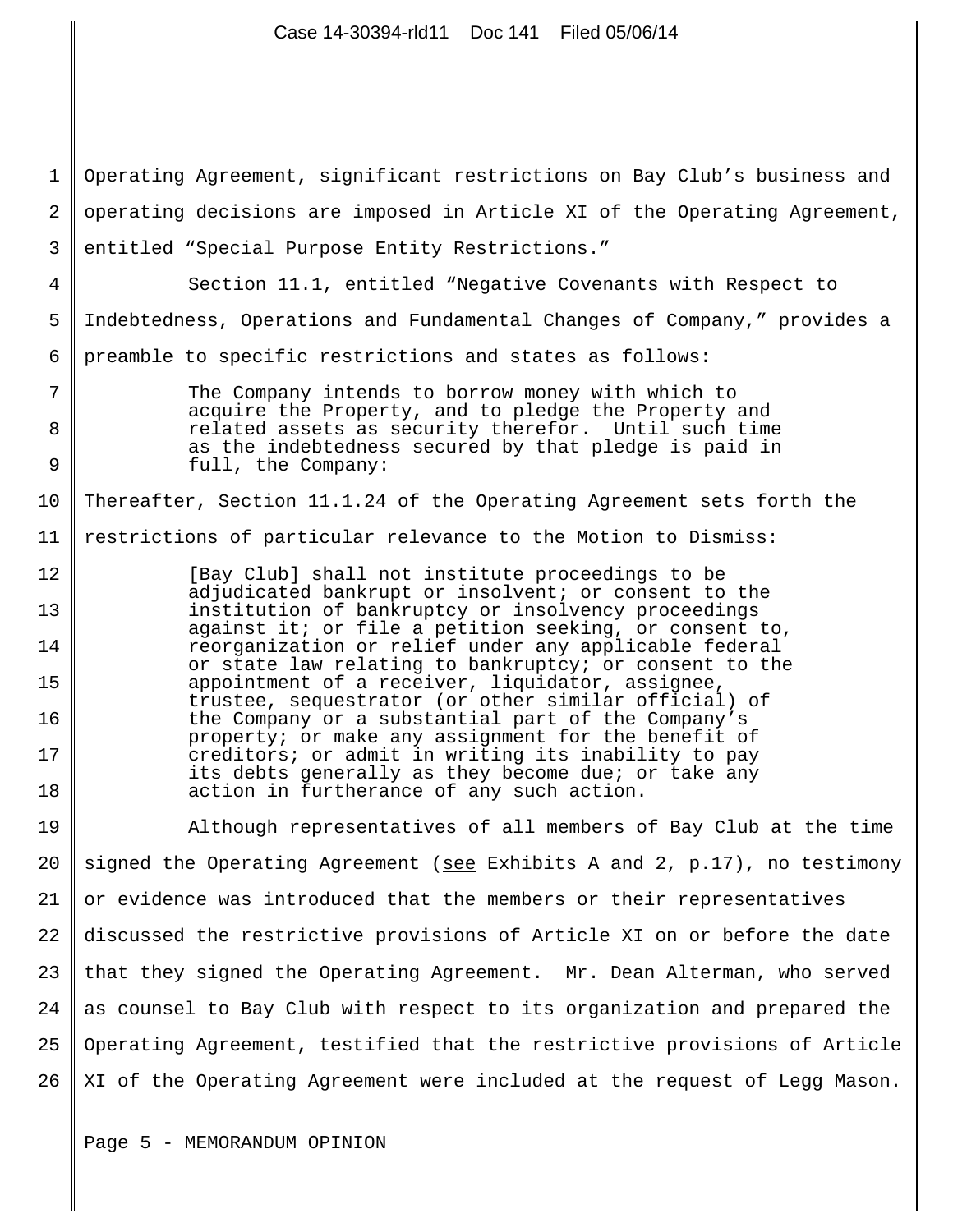## II. Standing

2 3 4 5 6 7 8 9 10 11 At the outset, I need to deal with Bay Club's argument that as a creditor, Legg Mason had no standing to file and prosecute the Motion to Dismiss. Courts around the country are split on the question of whether creditors have standing to challenge a business entity bankruptcy filing on the ground that it was not properly authorized. Section 1109(b) provides that "[a] party in interest, including the debtor, the trustee, a creditors' committee, an equity security holders' committee, a creditor, an equity security holder, or any indenture trustee, may raise and may appear and be heard on any issue in a case under this chapter." (Emphasis added.)

12 13 14 15 16 17 18 19 20 21 22 23 In spite of the expansive language of  $\S$  1109(b), some courts outside of the Ninth Circuit have held that creditors do not have standing to seek dismissal of a business entity's bankruptcy filing, based in part on the pre-Bankruptcy Code decision of the Supreme Court in Royal Indem. Co. v. Am. Bond & Mortg. Co., 289 U.S. 165, 171 (1933), and the argument from policy that a creditor's motion to dismiss is the product more of self interest than of concern for what would be best for the creditor body as a whole. See, e.g., In re John Hicks Chrysler-Plymouth, Inc., 152 B.R. 503, 510 (Bankr. E.D. Tenn. 1992); Still v. Fundsnet, Inc. (In re Sw. Equip. Rental), 152 B.R. 207 (Bankr. E.D. Tenn. 1992); In re Prof'l Success Seminars Int'l, Inc., 18 B.R. 75 (Bankr. S.D. Fla. 1982).

24 25 26 On the other hand, other courts basically have applied § 1109(b) according to the plain meaning of its terms and have recognized creditor standing to proceed with a motion to dismiss based on improper

1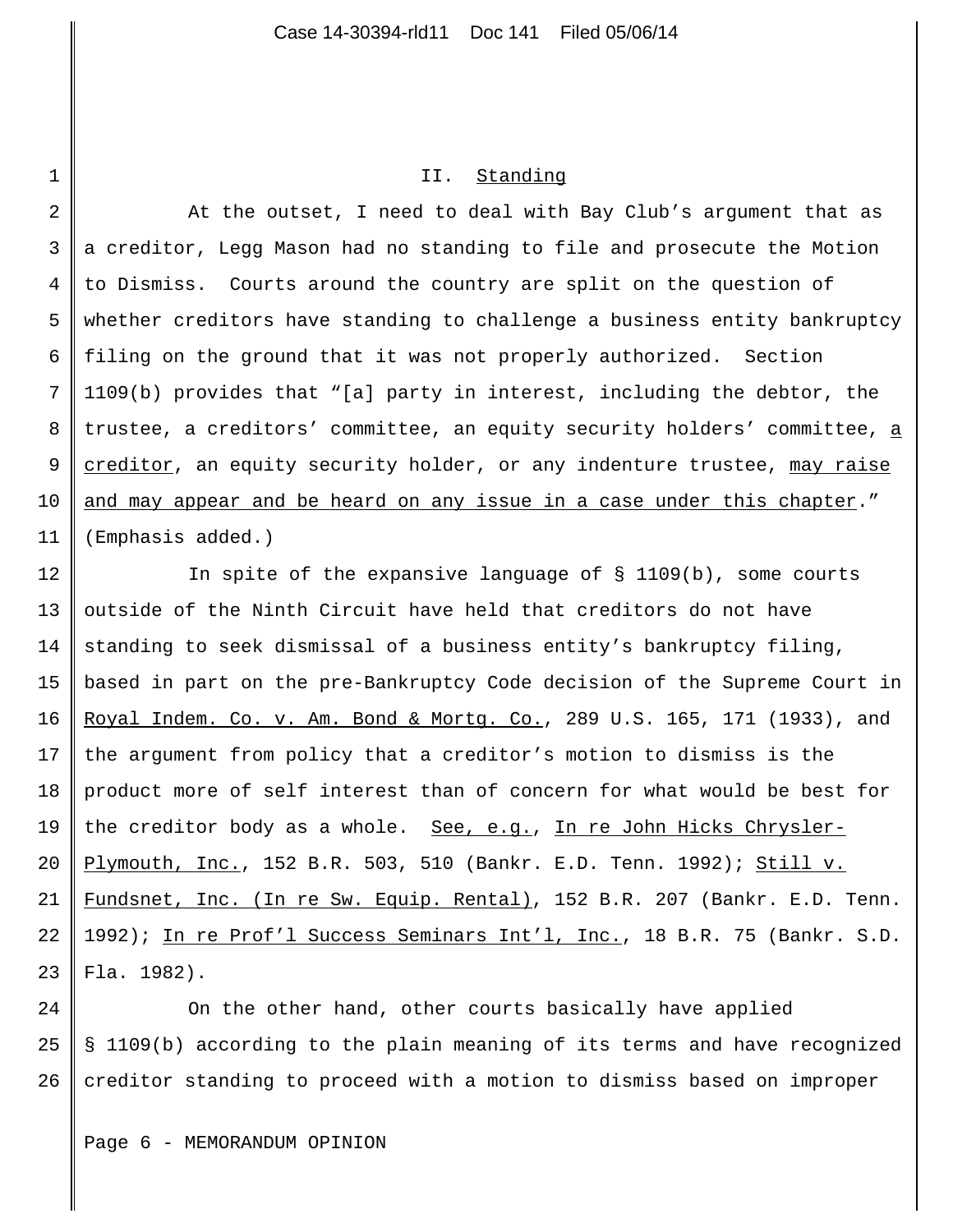1 2 3 4 or inadequate authorization for a bankruptcy filing. See, e.g., In re Orchard at Hansen Park, LLC, 347 B.R. 822 (Bankr. N.D. Tex. 2006); In re A-K Enters., Inc., 111 B.R. 149 (Bankr. N.D. Ohio 1990); In re Giggles Rest., Inc., 103 B.R. 549 (Bankr. D.N.J. 1989).

5 6 7 8 9 In the Ninth Circuit, Fondiller v. Robertson (In re Fondiller), 707 F.2d 441, 442 (9th Cir. 1983), states the classic standard as to standing with respect to bankruptcy matters: Only those persons or entities "who are directly and adversely affected pecuniarily" by a bankruptcy proceeding have standing to appear and be heard.

10 11 12 13 14 15 16 17 18 19 20 21 22 23 24 In this case, Legg Mason has a direct pecuniary interest in whether Bay Club can proceed to attempt to confirm a plan in chapter 11. Legg Mason is the primary, if not the only, secured creditor in the case. The total of all other debts, of all types, scheduled by Bay Club is dwarfed by the unpaid Loan debt. See Summary of Schedules, Docket No. 39. Bay Club's bankruptcy filing was precipitated by Legg Mason's notice of default and the impending maturity date of the Loan obligation. In these circumstances, it is no surprise that in its plan of reorganization, Bay Club seeks to lower the interest rate and extend the maturity date of the Loan debt. See Plan of Reorganization, Docket No. 115, p.8. Legg Mason has a pecuniary interest that inevitably will be adversely impacted by Bay Club's bankruptcy filing. In spite of its clear self interest, I conclude that Legg Mason has standing to prosecute the Motion to Dismiss, based on the straightforward provisions of § 1109(b) and the pecuniary interest test of the Fondiller decision.

25 26 Even if I did not conclude that Legg Mason had standing, in any event, Trail Ranch has standing to prosecute its "me, too" motion to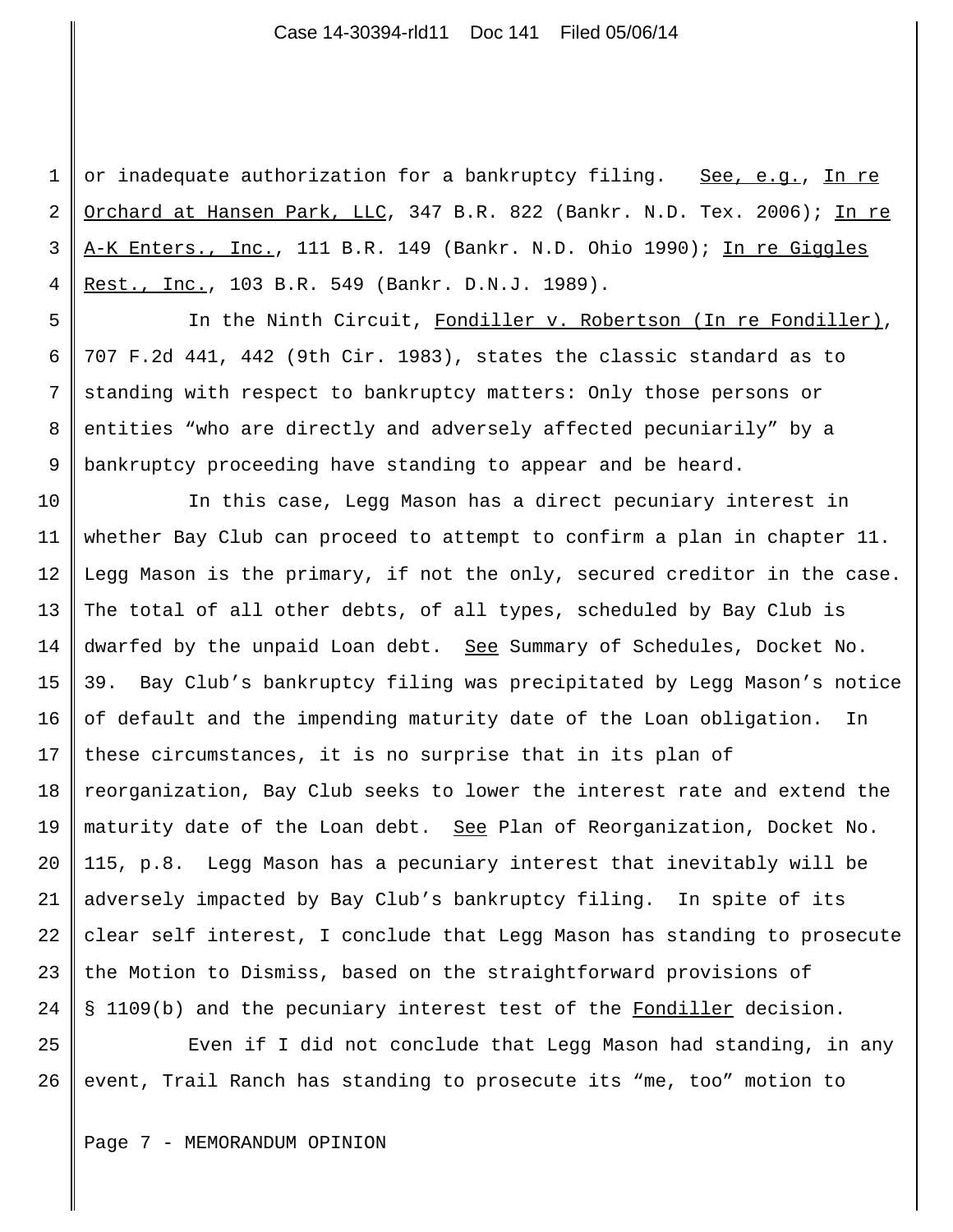1 2 3 4 5 6 7 8 9 10 11 12 13 14 15 16 17 18 19 20 21 22 23 24 25 26 dismiss as a member of Bay Club. Accordingly, I will proceed to consider the merits of the Motion to Dismiss. III. Prepetition Waivers of Bankruptcy Protection are Contrary to Public Policy Much of the parties' argument at the Hearing focused on whether the restrictions in Article XI of the Operating Agreement, particularly the provisions of Section 11.1.24 prohibiting Bay Club from initiating a bankruptcy case, were consistent with Oregon LLC law. However, my ultimate conclusion is that the disposition of this matter is governed by federal law. The Ninth Circuit has been very clear that a debtor's prepetition waiver of the right to file a bankruptcy case is unenforceable because it is a violation of public policy. It is against public policy for a debtor to waive the prepetition protection of the Bankruptcy Code. <u>Hayhoe</u> v. Cole, 226 B.R. 647, 651-54 (9th Cir. B.A.P. 1998). This prohibition of prepetiion waiver has to be the law; otherwise, astute creditors would require their debtors to waive. Bank of China v. Huang (In re Huang), 275 F.3d 1173, 1177 (9th Cir. 2002). Continental Ins. Co. v. Thorpe Insulation Co. (In re Thorpe Insulation Co.), 671 F.3d 1011, 1026 (9th Cir. 2012) (same); Wank v. Gordon (In re Wank), 505 B.R. 878, 887-88 (9th Cir. BAP 2014). No evidence or argument was presented to the effect that Legg Mason insisted on a bankruptcy waiver in its Loan agreements. What the evidence established in this case is more cleverly insidious. Legg Mason requested that the bankruptcy waiver of Section 11.1.24 of the Operating Agreement be included with its requests for other restrictive covenants

Page 8 - MEMORANDUM OPINION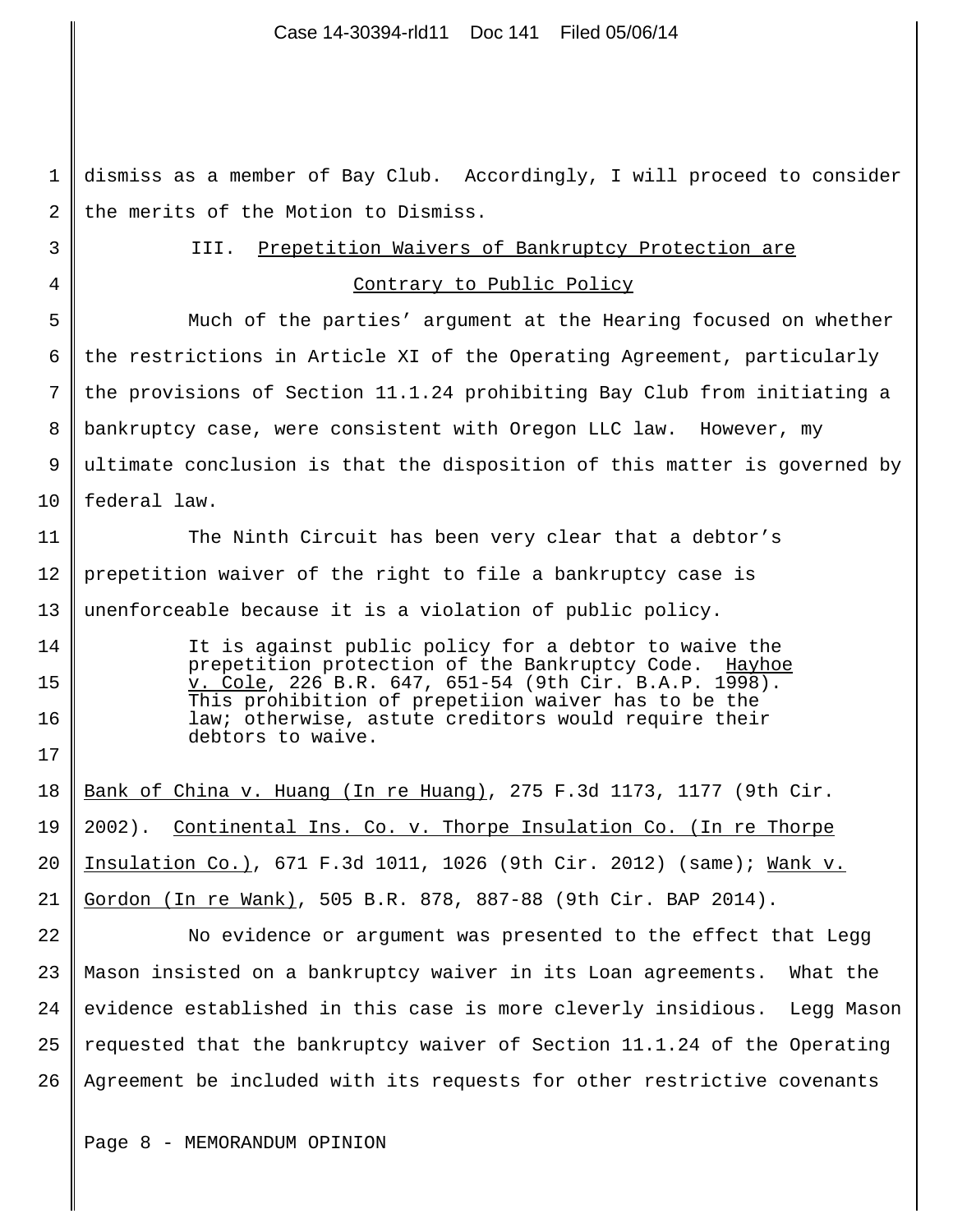1 2 3 4 5 6 7 8 9 10 11 12 13 14 15 in Article XI, and the bankruptcy waiver provision apparently was included in the Operating Agreement without discussion among the members. The purpose of the bankruptcy waiver provision to prevent a bankruptcy filing while any amount was owed on the Loan debt is clear from the provision of Section 11.1 of the Operating Agreement that the restrictive covenants of Article XI would only be effective "[u]ntil such time as the [Loan] indebtedness secured by that pledge is paid in full." That the members of Bay Club signed the Operating Agreement among themselves rather than acquiescing in the bankruptcy waiver provision in a Loan agreement with Legg Mason is a distinction without a meaningful difference. The bankruptcy waiver in Section 11.1.24 of the Operating Agreement is no less the maneuver of an "astute creditor" to preclude Bay Club from availing itself of the protections of the Bankruptcy Code prepetition, and it is unenforceable as such, as a matter of public policy.

16

## 17

## IV. Bay Club's Chapter 11 Filing was Properly Authorized by the Manager

18 19 20 21 22 With my conclusion that the bankruptcy waiver provision of Section 11.1.24 of the Operating Agreement is not enforceable, the question as to whether Bay Club's chapter 11 filing was properly authorized refocuses on the authority of its Manager under Section 4.1 of the Operating Agreement.

23 24 25 26 Section 4.1 authorizes the Manager to take any actions to further Bay Club's business interests, both in and outside of the ordinary course. Bay Club did go to the trouble of trying to obtain agreement of all of its members to its chapter 11 filing and requested